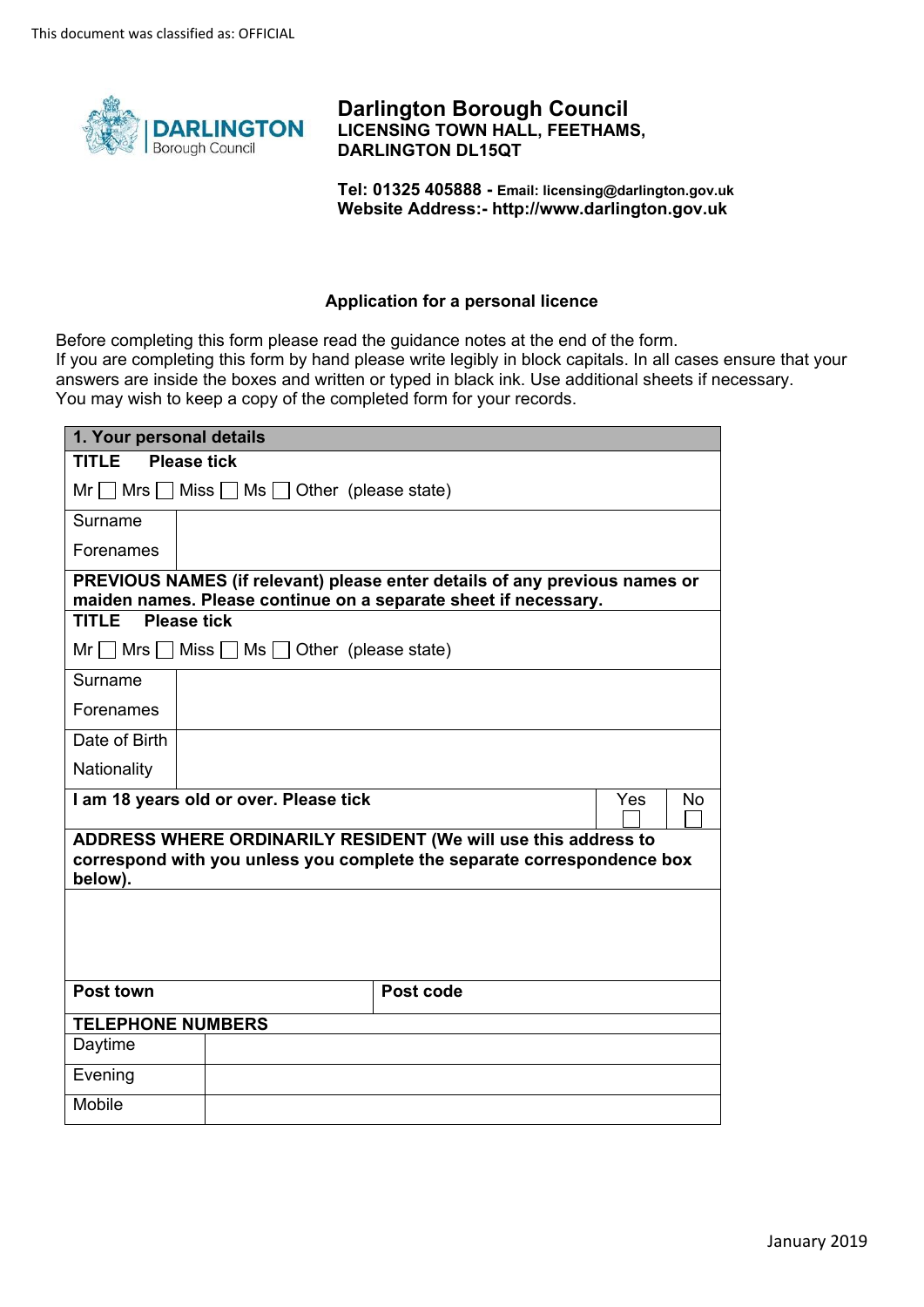| E-MAIL ADDRESS (if you would prefer us to correspond with you by e-mail)                                                                                                                                                    |
|-----------------------------------------------------------------------------------------------------------------------------------------------------------------------------------------------------------------------------|
| Where applicable (if demonstrating a right to work via the Home Office online<br>right to work checking service), the 9-digit 'share code' provided to the<br>applicant by that service (please see note 2 for information) |
|                                                                                                                                                                                                                             |
| Address for correspondence associated with this application (if different to<br>the address above)                                                                                                                          |
|                                                                                                                                                                                                                             |
|                                                                                                                                                                                                                             |
|                                                                                                                                                                                                                             |
|                                                                                                                                                                                                                             |
|                                                                                                                                                                                                                             |

| Post town                | Post code                                                                |
|--------------------------|--------------------------------------------------------------------------|
|                          |                                                                          |
| <b>TELEPHONE NUMBERS</b> |                                                                          |
| Daytime                  |                                                                          |
| Evening                  |                                                                          |
| Mobile                   |                                                                          |
|                          | E-MAIL ADDRESS (if you would prefer us to correspond with you by e-mail) |

| 2. Your licensing qualifications                                                                                                                                                                                                                                                                                                                       |  |
|--------------------------------------------------------------------------------------------------------------------------------------------------------------------------------------------------------------------------------------------------------------------------------------------------------------------------------------------------------|--|
| Read Note 1<br><b>Please tick yes</b>                                                                                                                                                                                                                                                                                                                  |  |
| Please indicate below which one of these statements applies to you:                                                                                                                                                                                                                                                                                    |  |
| 1. I hold an accredited licensing qualification                                                                                                                                                                                                                                                                                                        |  |
| <b>2.</b> I hold a certified qualification                                                                                                                                                                                                                                                                                                             |  |
| 3. I hold an equivalent qualification                                                                                                                                                                                                                                                                                                                  |  |
| 4. I am a person of prescribed description                                                                                                                                                                                                                                                                                                             |  |
| If you have ticked either of statements 1, 2 or 3 please provide details of your<br>qualification in the box below (name of qualification, date of issue, issuing body) and<br>please enclose your qualification with your application.<br>If you have ticked statement 4, please provide evidence that you are a person of<br>prescribed description. |  |
|                                                                                                                                                                                                                                                                                                                                                        |  |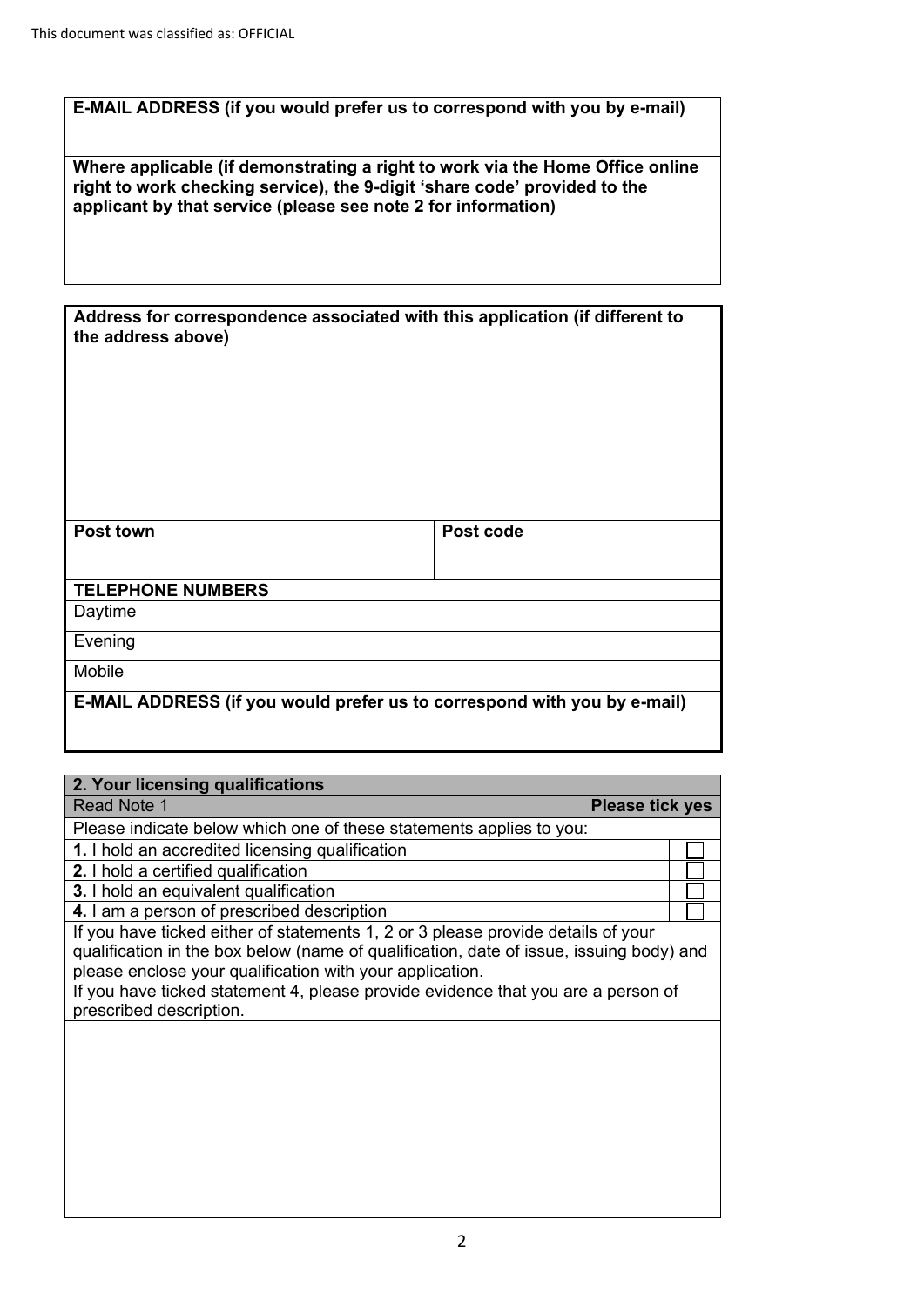| 3. Previous or outstanding applications for a personal licence |                                                                                      |     |    |  |  |
|----------------------------------------------------------------|--------------------------------------------------------------------------------------|-----|----|--|--|
|                                                                | Note: You may only hold one personal licence at a time.<br><b>Please tick</b>        |     |    |  |  |
| Do you currently hold a personal licence?                      |                                                                                      |     |    |  |  |
| or any other licensing authority?                              | Do you currently have any outstanding applications for a personal licence, with this |     |    |  |  |
| years?                                                         | Has any personal licence held by you been forfeited in the last 5                    | Yes | No |  |  |
| <b>Licensing Authority</b>                                     |                                                                                      | Yes | No |  |  |
| Licence number                                                 |                                                                                      | Yes | No |  |  |
| Date of issue                                                  |                                                                                      |     |    |  |  |
| Any further details                                            |                                                                                      |     |    |  |  |
|                                                                |                                                                                      |     |    |  |  |
|                                                                |                                                                                      |     |    |  |  |

| <b>4. CHECKLIST:</b>                                                                                                                                                                                            |  |  |
|-----------------------------------------------------------------------------------------------------------------------------------------------------------------------------------------------------------------|--|--|
| I have<br><b>Please tick yes</b>                                                                                                                                                                                |  |  |
| enclosed two photographs of myself, one of which is endorsed as a true<br>likeness of me by a solicitor or notary, a person of standing in the<br>community or any individual with a professional qualification |  |  |
| enclosed any licensing qualification I hold or proof that I am a person of<br>$\bullet$<br>prescribed description                                                                                               |  |  |
| enclosed a criminal conviction certificate or a criminal record certificate<br>or the results of a subject access search of the police national computer<br>by the National Identification Service              |  |  |
| enclosed a completed disclosure of criminal convictions and declaration<br>$\bullet$<br>form (Schedule 2)                                                                                                       |  |  |
| included a proof of my right to work in the United Kingdom or my share<br>$\bullet$<br>code issued by the Home Office online right to work checking service<br>(see note 2)                                     |  |  |
| made or enclosed payment of the fee for the application                                                                                                                                                         |  |  |

# **5. Declaration**

**I am entitled to work in the UK and am not subject to a condition preventing me from doing work relating to the carrying on of a licensable activity. I understand that my licence will become invalid if I cease to be entitled to live and work in the UK.** 

#### **The information contained in this form is correct to the best of my knowledge and belief.**

It is an offence to knowingly or recklessly to make a false statement in or in connection with an application for the grant of a personal licence. (A person is to be treated as making a false statement if he produces, furnishes, signs or otherwise makes use of a document that contains a false statement). To do so could result in prosecution and a fine of any amount. It is an offence under section 24B of the Immigration Act 1971 to work illegally.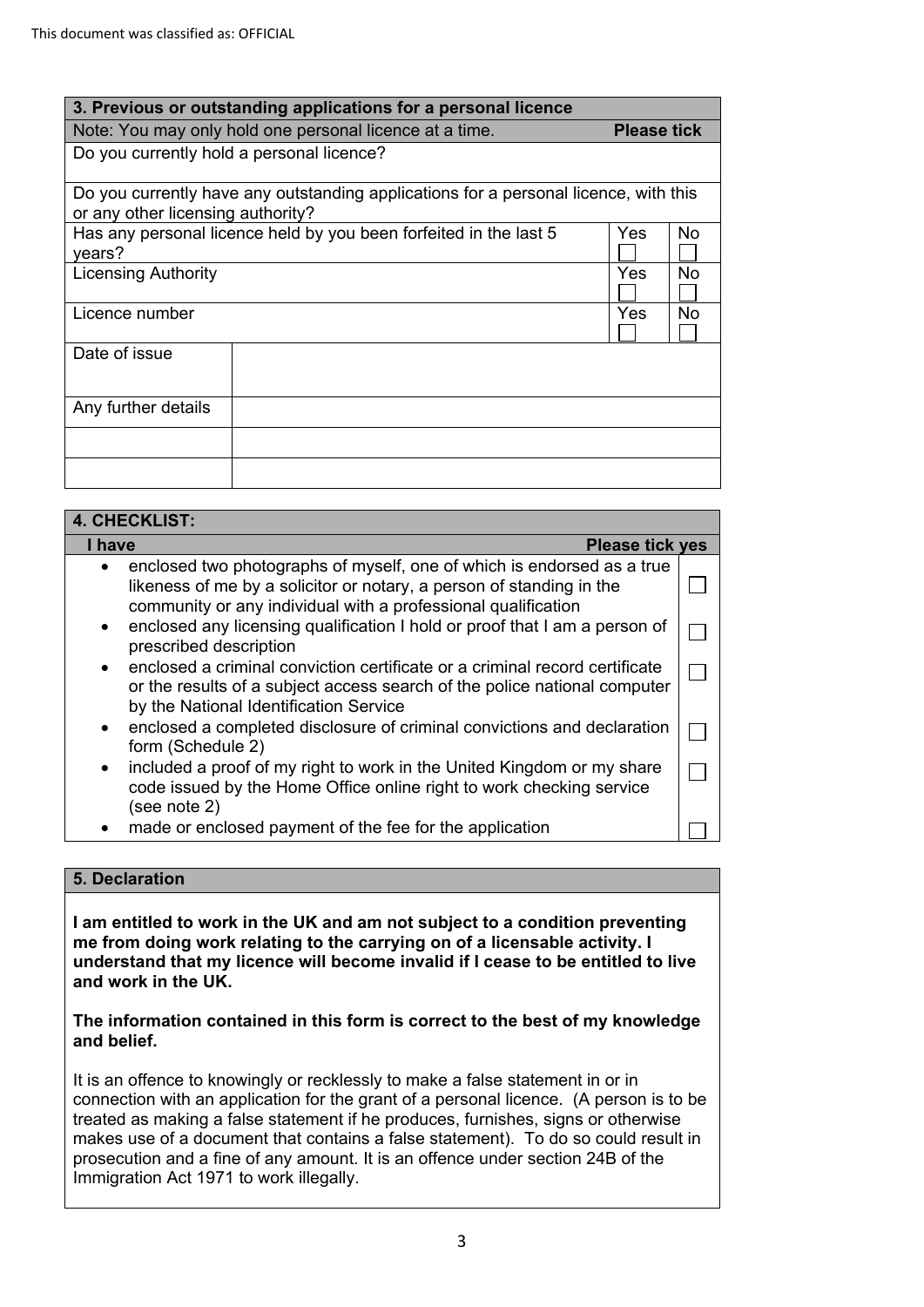| <b>SIGNATURE</b> | <b>DATE</b> |  |
|------------------|-------------|--|
|                  |             |  |

## **NOTES**

Information on the Licensing Act 2003 is available on legislation.gov.uk or from your local licensing authority.

# **1. Licensing qualifications**

Licensing qualifications are dealt with in section 120(8) and (9) of the Licensing Act 2003.

# **2. Right to work/immigration status:**

A personal licence may not be issued to an individual or an individual in a partnership which is not a limited liability partnership who is resident in the UK who:

- does not have the right to live and work in the UK; or
- is subject to a condition preventing him or her from doing work relating to the carrying on of a licensable activity.

Any personal licence issued in respect of an application made on or after 6 April 2017 will become invalid if the holder ceases to be entitled to work in the UK.

Applicants must demonstrate that they have the right to work in the UK and are not subject to a condition preventing them from doing work relating to the carrying on of a licensing activity. They do this in one of two ways: 1) by providing with this application copies or scanned copies of the following documents listed below (which do not need to be certified), or 2) by providing their 'share code' to enable the licensing authority to carry out a check using the Home Office online right to work checking service (see below).

### **Documents which demonstrate entitlement to work in the UK**

- • An expired or current passport showing the holder, or a person named in the passport as the child of the holder, is a British citizen or a citizen of the UK and Colonies having the right of abode in the UK [please see note below about which sections of the passport to copy].
- passport as the child of the holder, is a national of a European Economic Area country or Switzerland. • An expired or current passport or national identity card showing the holder, or a person named in the
- national of a European Economic Area country or Switzerland. • A Registration Certificate or document certifying permanent residence issued by the Home Office to a
- $\bullet$  European Economic Area country or Switzerland. • A Permanent Residence Card issued by the Home Office to the family member of a national of a
- $\bullet$  the holder indicating that the person named is allowed to stay indefinitely in the UK, or has no time limit on their stay in the UK. • A **current** Biometric Immigration Document (Biometric Residence Permit) issued by the Home Office to
- stay indefinitely in the UK, has the right of abode in the UK, or has no time limit on their stay in the UK. • A **current** passport endorsed to show that the holder is exempt from immigration control, is allowed to
- indicating that the named person is allowed to stay indefinitely in the UK or has no time limit on their stay in the UK, **when produced in combination with** an official document giving the person's permanent National Insurance number and their name issued by a Government agency or a previous employer. • A **current** Immigration Status Document issued by the Home Office to the holder with an endorsement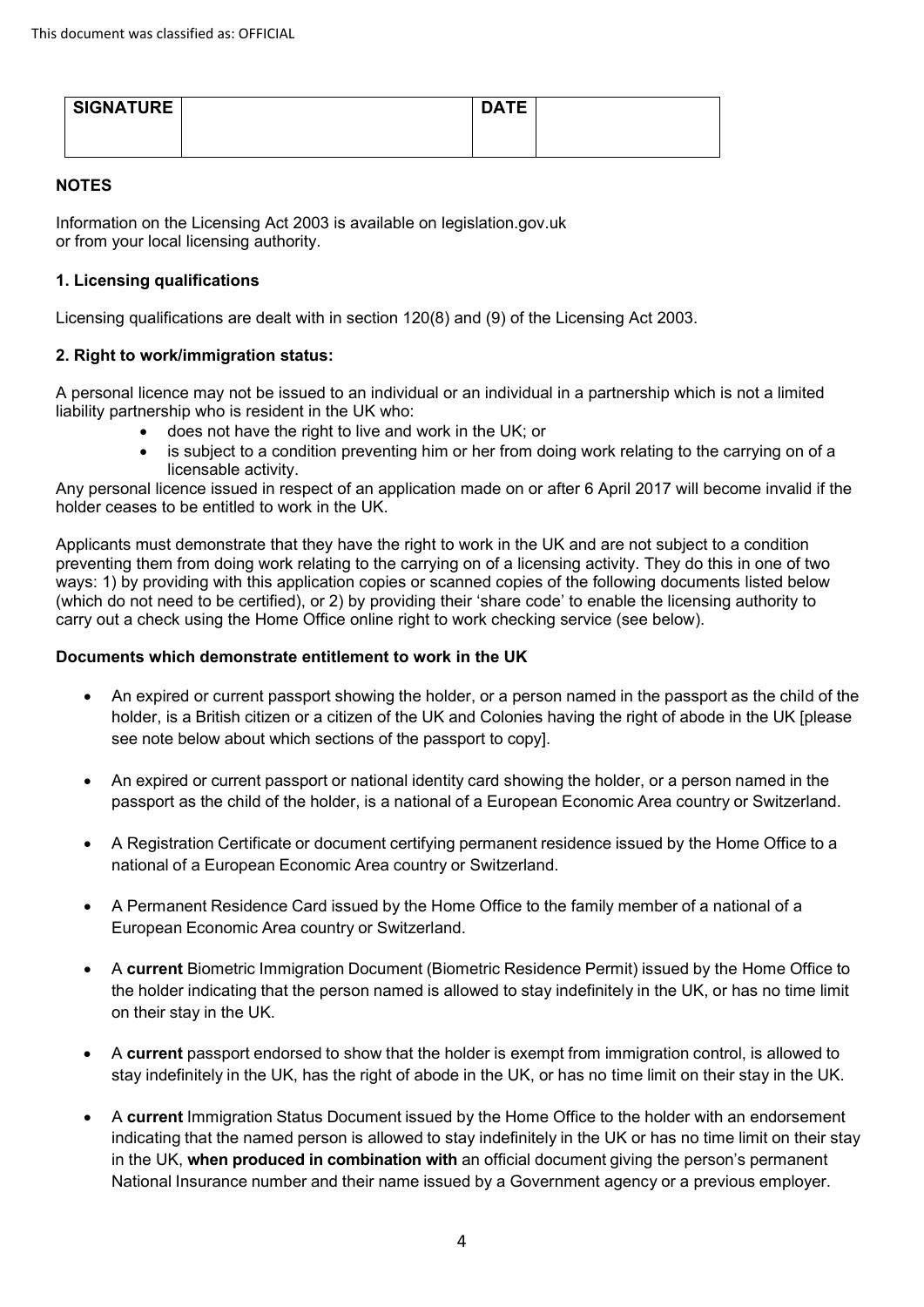- • A birth or adoption certificate issued in the UK, **when produced in combination with** an official document giving the person's permanent National Insurance number and their name issued by a Government agency or a previous employer.
- **combination with** an official document giving the person's permanent National Insurance number and their name issued by a Government agency or a previous employer. • A birth or adoption certificate issued in the Channel Islands, the Isle of Man or Ireland **when produced in**
- official document giving the person's permanent National Insurance number and their name issued by a Government agency or a previous employer. • A certificate of registration or naturalisation as a British citizen, **when produced in combination with** an
- • A **current** passport endorsed to show that the holder is allowed to stay in the UK and is currently allowed to work and is not subject to a condition preventing the holder from doing work relating to the carrying on of a licensable activity.
- the holder which indicates that the named person can currently stay in the UK and is allowed to work • A **current** Biometric Immigration Document (Biometric Residence Permit) issued by the Home Office to relation to the carrying on of a licensable activity.
- A **current** Residence Card issued by the Home Office to a person who is not a national of a European Economic Area state or Switzerland but who is a family member of such a national or who has derivative rights or residence.
- • A **current** Immigration Status Document containing a photograph issued by the Home Office to the holder with an endorsement indicating that the named person may stay in the UK, and is allowed to work licensable activity **when produced in combination with** an official document giving the person's permanent National Insurance number and their name issued by a Government agency or a previous and is not subject to a condition preventing the holder from doing work relating to the carrying on of a employer.
- or 18A (2) of the Immigration (European Economic Area) Regulations 2006, to a person who is not a national of a European Economic Area state or Switzerland but who is a family member of such a national or who has derivative rights of residence. • A Certificate of Application, **less than 6 months old**, issued by the Home Office under regulation 17(3)
- Reasonable evidence that the person has an outstanding application to vary their permission to be in the UK with the Home Office such as the Home Office acknowledgement letter or proof of postage evidence, or reasonable evidence that the person has an appeal or administrative review pending on an immigration decision, such as an appeal or administrative review reference number.
- exercising treaty rights in the UK including:- • Reasonable evidence that a person who is not a national of a European Economic Area state or Switzerland but who is a family member of such a national or who has derivative rights of residence in
	- evidence of the applicant's own identity such as a passport,
	- evidence of their relationship with the European Economic Area family member e.g. a marriage certificate, civil partnership certificate or birth certificate, and
	- evidence that the European Economic Area national has a right of permanent residence in the UK or is one of the following if they have been in the UK for more than 3 months:
		- (i) working e.g. employment contract, wage slips, letter from the employer,
		- (ii) self-employed e.g. contracts, invoices, or audited accounts with a bank,
		- (iii) studying e.g. letter from the school, college or university and evidence of sufficient funds; or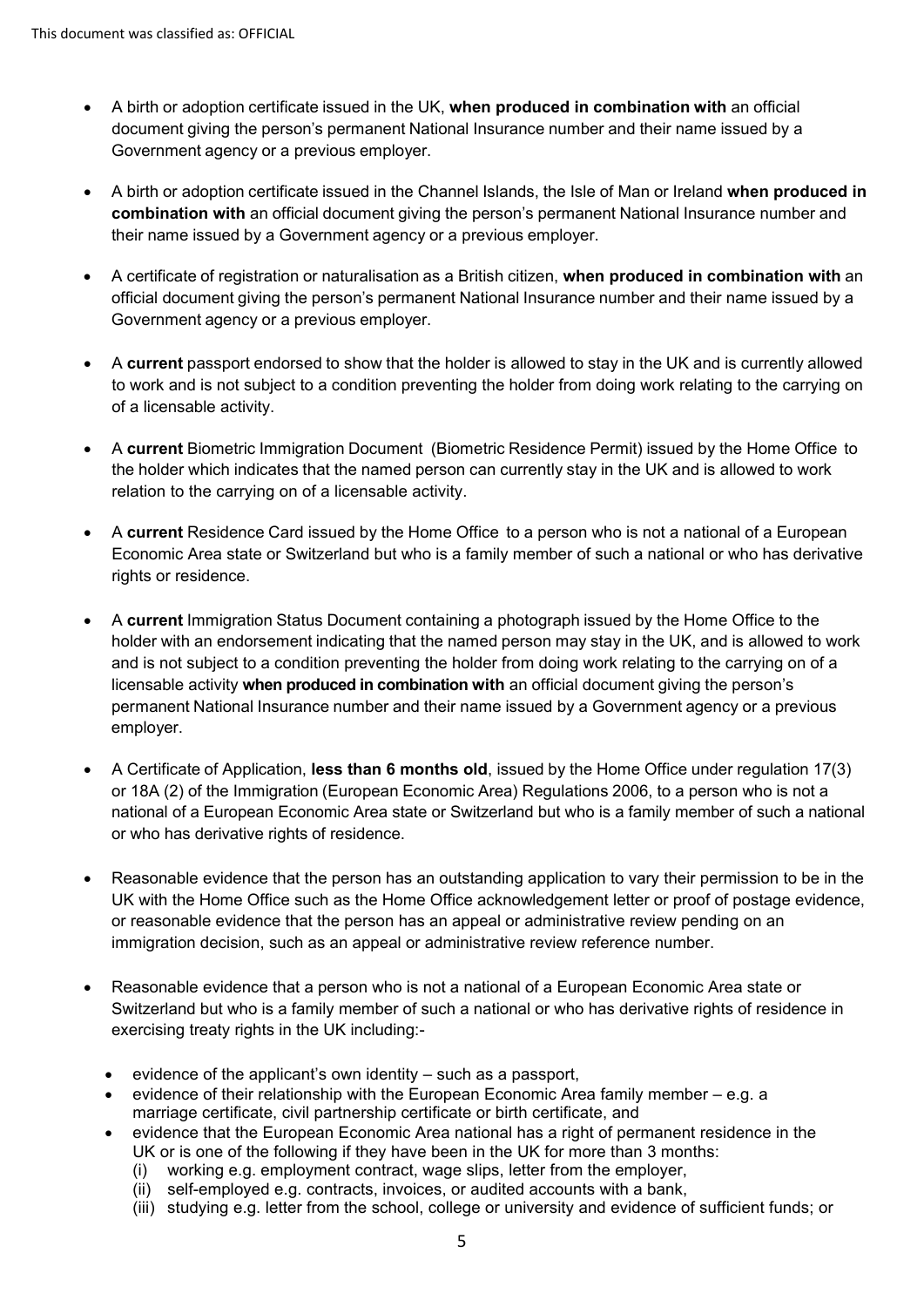(iv) self-sufficient e.g. bank statements.

Family members of European Economic Area nationals who are studying or financially independent must also provide evidence that the European Economic Area national and any family members hold comprehensive sickness insurance in the UK. This can include a private medical insurance policy, an EHIC card or an S1, S2 or S3 form.

**Original documents must not be sent to licensing authorities.** If the document copied is a passport, a copy of the following pages should be provided:-

- (i) any page containing the holder's personal details including nationality;
- (ii) any page containing the holder's photograph;
- (iii) any page containing the holder's signature;
- (iv) any page containing the date of expiry; and
- (v) any page containing information indicating the holder has permission to enter or remain in the UK and is permitted to work.

If the document is not a passport, a copy of the whole document should be provided.

Your right to work will be checked as part of your licensing application and this could involve us checking your immigration status with the Home Office. We may otherwise share information with the Home Office. Your licence application will not be determined until you have complied with this guidance.

#### **Home Office online right to work checking service**

As an alternative to providing a copy of the documents listed above, applicants may demonstrate their right to work by allowing the licensing authority to carry out a check with the Home Office online right to work checking service.

To demonstrate their right to work via the Home Office online right to work checking service, applicants should include in this application their 9-digit share code (provided to them upon accessing the service at [https://www.gov.uk/prove-right-to-work\)](https://www.gov.uk/prove-right-to-work) which, along with the applicant's date of birth (provided within this application), will allow the licensing authority to carry out the check.

In order to establish the applicant's right to work, the check will need to indicate that the applicant is allowed to work in the United Kingdom and is not subject to a condition preventing them from doing work relating to the carrying on of a licensable activity.

An online check will not be possible in all circumstances because not all applicants will have an immigration status that can be checked online. The Home Office online right to work checking service sets out what information and/or documentation applicants will need in order to access the service. Applicants who are unable to obtain a share code from the service should submit copy documents as set out above.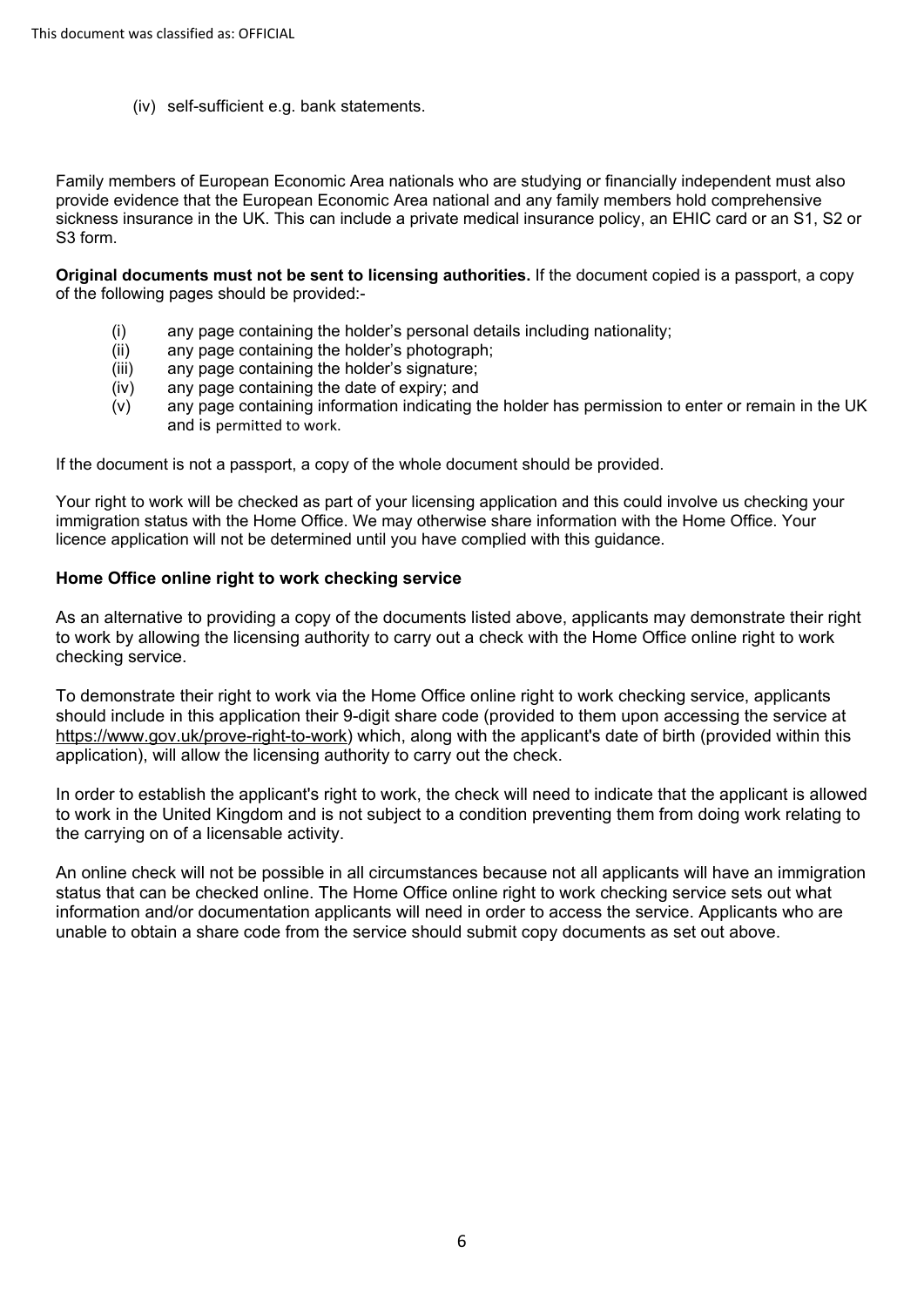#### **Disclosure of convictions and civil immigration penalties and declaration**

Before completing this form please read the guidance notes at the end of the form. If you are completing this form by hand please write legibly in block capitals. In all cases ensure that your answers are inside the boxes and written or typed in black ink. Use additional sheets if necessary.

You may wish to keep a copy of the completed form for your records.

|                                                                                                                                               | 1. Your personal details                             |  |  |  |
|-----------------------------------------------------------------------------------------------------------------------------------------------|------------------------------------------------------|--|--|--|
| TITLE                                                                                                                                         | Please tick $\vee$                                   |  |  |  |
|                                                                                                                                               | $Mr \tMrs$ Miss $Mss$ Ms $\Box$ Other (please state) |  |  |  |
| Surname                                                                                                                                       |                                                      |  |  |  |
| Forenames                                                                                                                                     |                                                      |  |  |  |
| PREVIOUS NAMES (if relevant) please enter details of any previous names or<br>maiden names. Please continue on a separate sheet if necessary. |                                                      |  |  |  |
| TITLE                                                                                                                                         | Please tick $\vee$                                   |  |  |  |
| Mrs l<br>Mr I                                                                                                                                 | Miss $\Box$ Ms $\Box$ Other (please state)           |  |  |  |
| Surname                                                                                                                                       |                                                      |  |  |  |
| Forenames                                                                                                                                     |                                                      |  |  |  |

| licence in the last 5 years                            | 2. Forfeiture by a court or revocation by a licensing authority of a personal |                    |     |
|--------------------------------------------------------|-------------------------------------------------------------------------------|--------------------|-----|
|                                                        |                                                                               | Please tick $\vee$ |     |
| last 5 years?<br>If yes, please provide details below: | Has any personal licence held by you been forfeited or revoked in the         | Yes                | No. |
| Name of court/licensing                                |                                                                               |                    |     |
| authority                                              |                                                                               |                    |     |
| Address of court                                       |                                                                               |                    |     |
|                                                        |                                                                               |                    |     |
|                                                        |                                                                               |                    |     |
| Date of                                                |                                                                               |                    |     |
| forfeiture/revocation                                  |                                                                               |                    |     |
| Offence which resulted                                 |                                                                               |                    |     |
| in the                                                 |                                                                               |                    |     |
| forfeiture/revocation                                  |                                                                               |                    |     |
| Any additional details                                 |                                                                               |                    |     |
|                                                        |                                                                               |                    |     |
|                                                        |                                                                               |                    |     |
|                                                        |                                                                               |                    |     |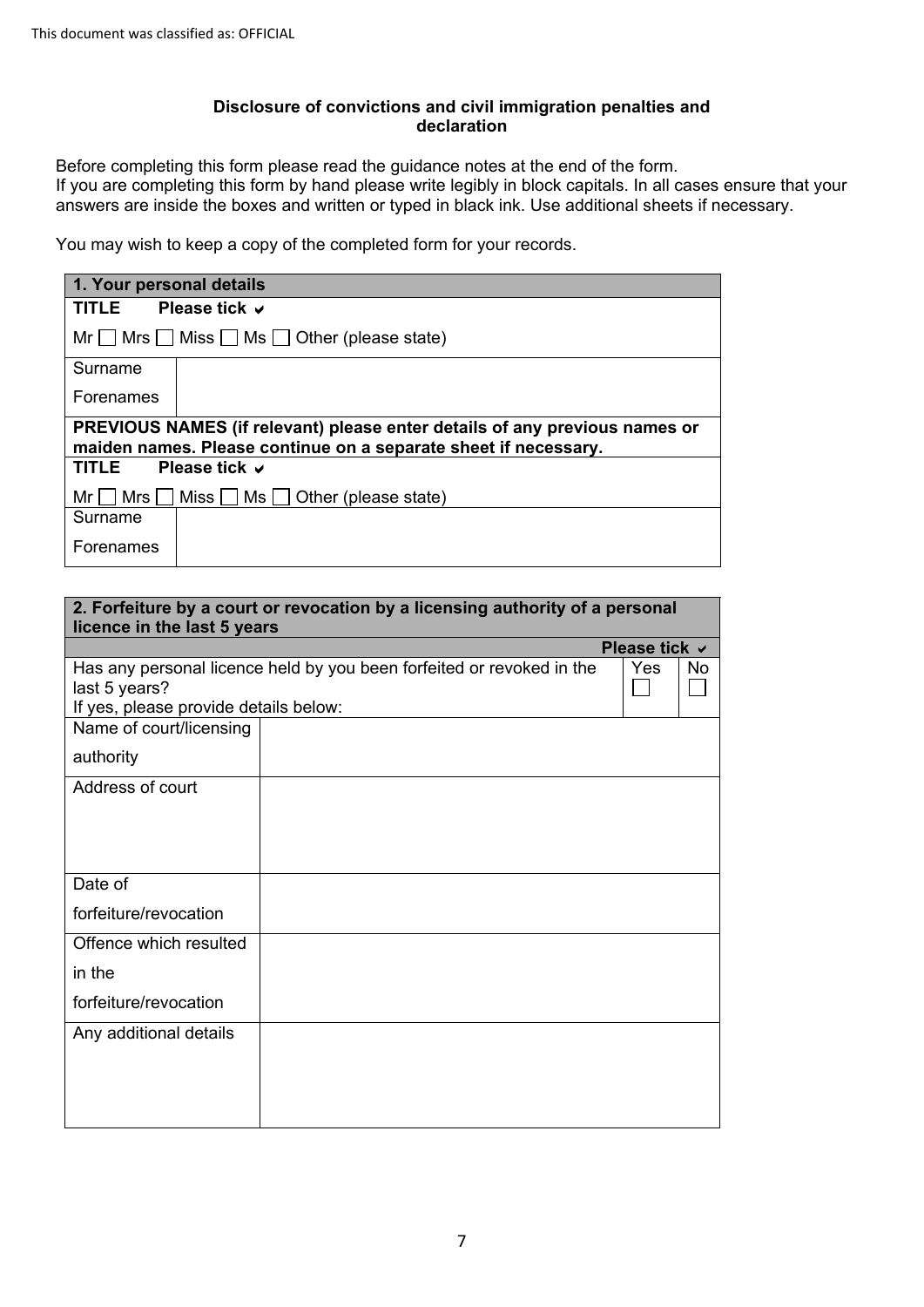| 3. Relevant or foreign offences and civil immigration penalties                                                                                                                                                                               |               |     |
|-----------------------------------------------------------------------------------------------------------------------------------------------------------------------------------------------------------------------------------------------|---------------|-----|
| <b>Read Note 1</b>                                                                                                                                                                                                                            | Please tick ∨ |     |
| Have you been convicted of any relevant offence or foreign offence or<br>been required to pay a civil immigration penalty?                                                                                                                    | Yes           | No. |
| If you have been convicted of any relevant offence you must provide details for each<br>conviction of the date of conviction, the name and location of the convicting court,<br>offence of which you were convicted and the sentence imposed: |               |     |
|                                                                                                                                                                                                                                               |               |     |
|                                                                                                                                                                                                                                               |               |     |
|                                                                                                                                                                                                                                               |               |     |
|                                                                                                                                                                                                                                               |               |     |
| If you have been convicted of any foreign offence you must provide details for each<br>conviction of the date of conviction, the name and location of the convicting court,<br>offence of which you were convicted and the sentence imposed:  |               |     |
|                                                                                                                                                                                                                                               |               |     |
|                                                                                                                                                                                                                                               |               |     |
|                                                                                                                                                                                                                                               |               |     |
|                                                                                                                                                                                                                                               |               |     |
|                                                                                                                                                                                                                                               |               |     |
| If you have been convicted of any foreign offence you must provide details for each<br>conviction of the date of conviction, the name and location of the convicting court,<br>offence of which you were convicted and the sentence imposed:  |               |     |
|                                                                                                                                                                                                                                               |               |     |
|                                                                                                                                                                                                                                               |               |     |
|                                                                                                                                                                                                                                               |               |     |
|                                                                                                                                                                                                                                               |               |     |
|                                                                                                                                                                                                                                               |               |     |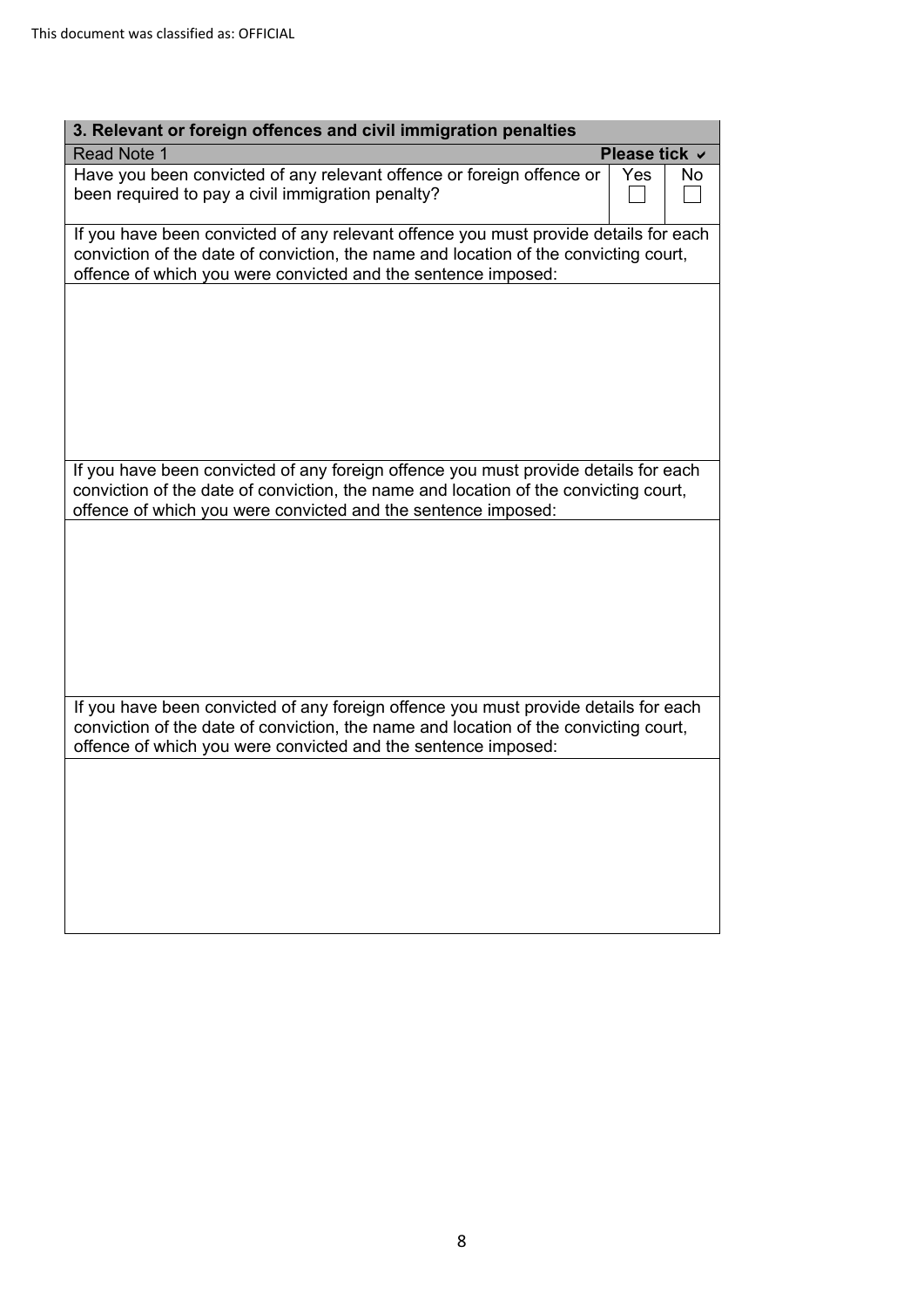| 4. Declaration                                                                                                                                                                                                                                                                                                                                                                                                                                                                          |  |             |  |  |
|-----------------------------------------------------------------------------------------------------------------------------------------------------------------------------------------------------------------------------------------------------------------------------------------------------------------------------------------------------------------------------------------------------------------------------------------------------------------------------------------|--|-------------|--|--|
| I declare that I have not been convicted of any relevant offence or<br>any foreign offence or been required to pay a civil immigration<br>penalty                                                                                                                                                                                                                                                                                                                                       |  |             |  |  |
| <b>SIGNATURE</b>                                                                                                                                                                                                                                                                                                                                                                                                                                                                        |  | <b>DATE</b> |  |  |
|                                                                                                                                                                                                                                                                                                                                                                                                                                                                                         |  |             |  |  |
|                                                                                                                                                                                                                                                                                                                                                                                                                                                                                         |  |             |  |  |
| 5. Declaration                                                                                                                                                                                                                                                                                                                                                                                                                                                                          |  |             |  |  |
| The information contained in this form is correct to the best of my knowledge<br>and belief.                                                                                                                                                                                                                                                                                                                                                                                            |  |             |  |  |
| It is an offence knowingly or recklessly to make a false statement in or in connection<br>with an application for the grant or renewal of a personal licence. A person is to be<br>treated as making a false statement if he produces, furnishes, signs or otherwise<br>makes use of a document that contains a false statement. To do so could result in<br>prosecution and a fine of any amount. It is an offence under section 24B of the<br>Immigration Act 1971 to work illegally. |  |             |  |  |

| <b>SIGNATURE</b> | <b>DATE</b> |  |
|------------------|-------------|--|
|                  |             |  |